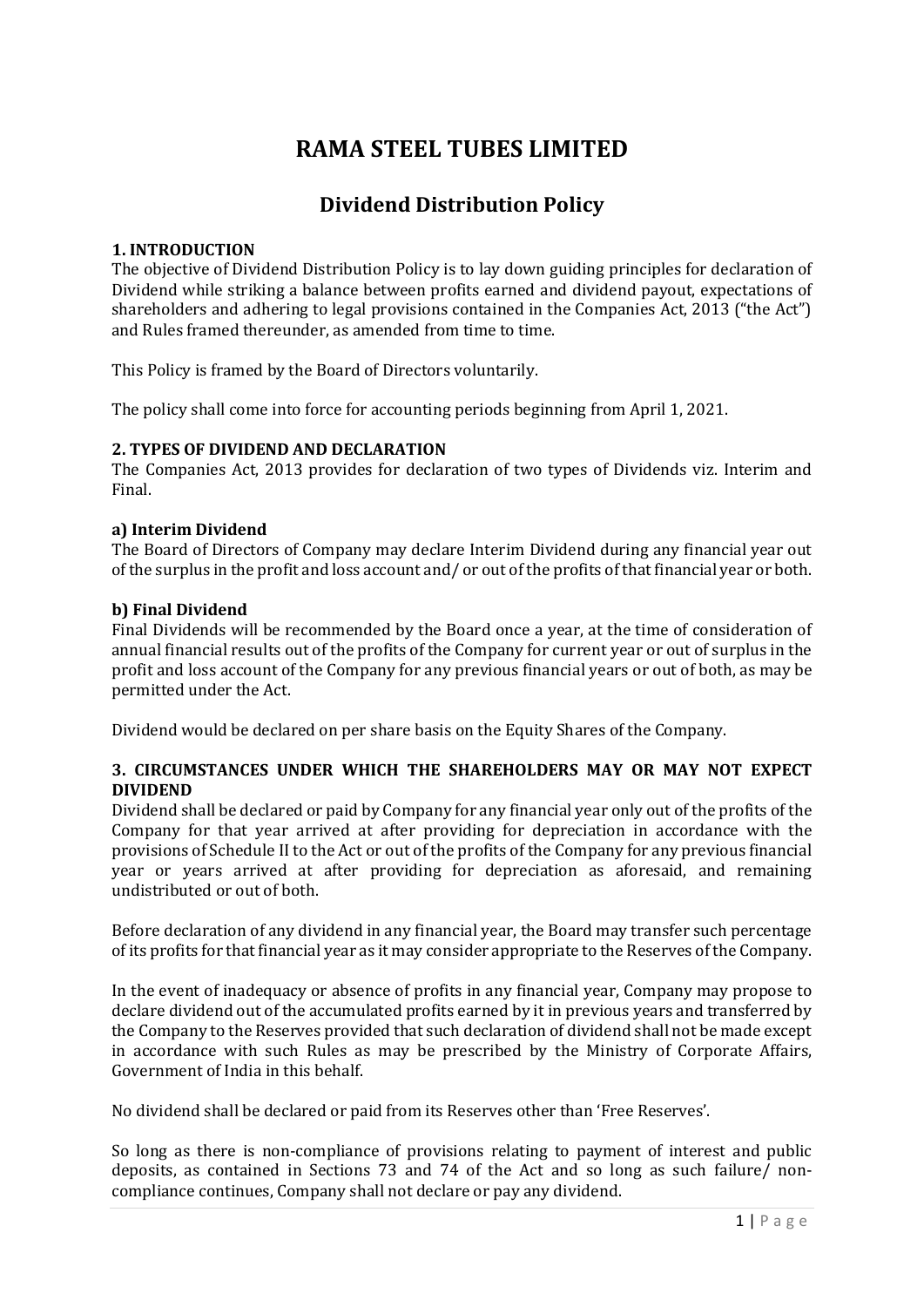The circumstances under which shareholders may / may not expect dividend would further depend upon certain factors mentioned in Clause 4 and 5 below.

#### 4. FINANCIAL PARAMETERS GOVERNING DECLARATION OF DIVIDEND

As in the past, subject to the provisions of the applicable law, the Company's dividend payout will be determined based on available financial resources, investment requirements, maintaining liquidity levels and taking into account optimal shareholder return.

Within these parameters, the Company would endeavor to maintain a total dividend pay-out (including Corporate Dividend Tax – CDT) upto 20% of the annual consolidated Profits after Tax (PAT).

#### 5. FACTORS GOVERNING DECLARATION OF DIVIDEND

While determining the nature and quantum of the dividend payout, including amending the suggested payout range as above, the Board would take into account the following factors:

#### A. INTERNAL FACTORS:

- i. Profits earned during the financial year as compared with:
	- a. Previous years, and
	- b. Internal budgets
- ii. Cash flow position of the Company
- iii. Accumulated reserves
- iv. Earnings stability
- v. Future cash requirements for organic growth/expansion and/or for inorganic growth
- vi. Current and future leverage and, under exceptional circumstances, the amount of contingent liabilities
- vii. Deployment of funds in short term marketable investments
- viii. Long term investments
- ix. Planned Capital expenditure(s)
- x. The ratio of debt to equity (at net debt and gross debt level)
- xi. Negative covenants contained in the financing documents
- xii. Any other factors, as deemed relevant by the Board

#### B. EXTERNAL FACTORS:

- i. Business cycles
- ii. Economic environment
- iii. Cost of external financing
- iv. Applicable taxes including tax on dividend
- v. Industry outlook for the future years
- vi. Inflation rate
- vii. Changes in the Government policies, industry specific rulings & regulatory provisions
- viii. Any other factors, as deemed relevant by the Board

Apart from the above, the Board will also consider past dividend payment history and sense of shareholders' expectations while determining the rate of dividend. The Board may additionally recommend special dividend in special circumstances.